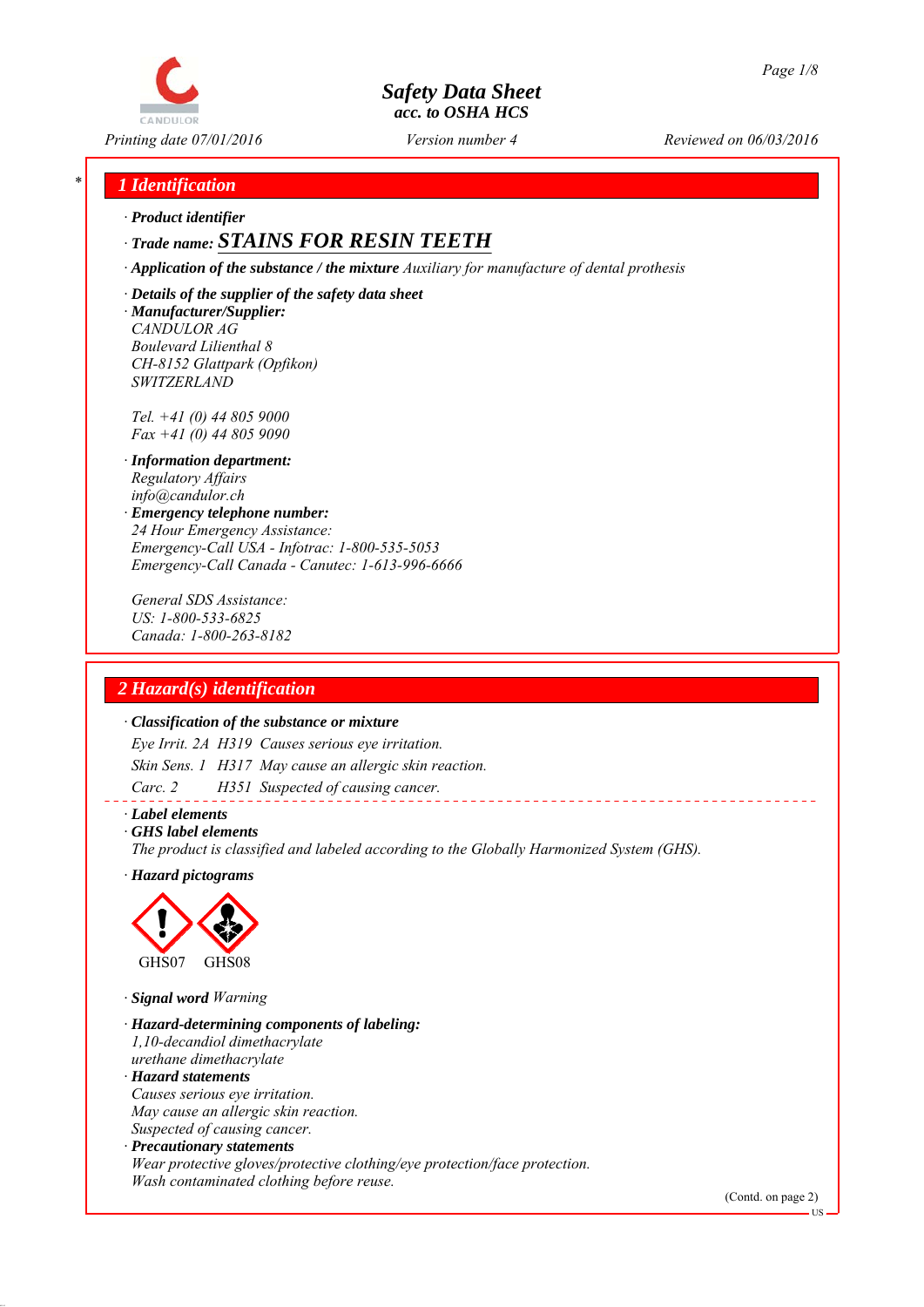*Printing date 07/01/2016 Reviewed on 06/03/2016 Version number 4*

# *Trade name: STAINS FOR RESIN TEETH*

| If skin irritation or rash occurs: Get medical advice/attention.<br>If eye irritation persists: Get medical advice/attention.<br>· Classification system:<br>$\cdot$ NFPA ratings (scale 0 - 4) | (Contd. of page 1) |
|-------------------------------------------------------------------------------------------------------------------------------------------------------------------------------------------------|--------------------|
| $Health = 1$<br>$Fire = 0$<br>$Reactivity = 0$                                                                                                                                                  |                    |
| $\cdot$ HMIS-ratings (scale 0 - 4)                                                                                                                                                              |                    |
| <b>HEALTH</b><br>$\boxed{1}$<br>$Health = 1$<br>$\begin{bmatrix} 0 \\ Fire = 0 \end{bmatrix}$<br><b>FIRE</b><br>REACTIVITY 0 $Reactivity = 0$                                                   |                    |
| $\cdot$ Other hazards<br>· Results of PBT and vPvB assessment<br>$\cdot$ <b>PBT</b> : Not applicable.<br>$\cdot$ vPvB: Not applicable.                                                          |                    |
| 3 Composition/information on ingredients                                                                                                                                                        |                    |
| $\cdot$ Chemical characterization: Mixtures<br>· Description: Mixture of the substances listed below with nonhazardous additions.                                                               |                    |
| $\cdot$ Dangerous components:                                                                                                                                                                   |                    |
| CAS: $6701-13-9$ 1,10-decandiol dimethacrylate                                                                                                                                                  | $10 - 520%$        |
| CAS: 43048-08-4 tricyclodocane dimethanol dimethacrylate                                                                                                                                        | $2.5 - 10\%$       |
| $CAS: 72869-86-4$ urethane dimethacrylate                                                                                                                                                       | $1 - 2.5\%$        |
| $CAS: 13463-67-7$ titanium dioxide                                                                                                                                                              | $0.1 - 1\%$        |

### *\* 4 First-aid measures*

#### *∙ Description of first aid measures*

*∙ After inhalation:*

*Supply fresh air and to be sure call for a doctor.*

*In case of unconsciousness place patient stably in side position for transportation.*

- *∙ After skin contact: Rinse with water.*
- *∙ After eye contact: Rinse opened eye for several minutes under running water. Then consult a doctor.*

*∙ After swallowing: If symptoms persist consult doctor.*

*∙ Information for doctor:*

*∙ Most important symptoms and effects, both acute and delayed No further relevant information available.*

*∙ Indication of any immediate medical attention and special treatment needed*

*No further relevant information available.*

### *5 Fire-fighting measures*

*∙ Extinguishing media*

*∙ Suitable extinguishing agents:*

*CO2, extinguishing powder or water spray. Fight larger fires with water spray or alcohol resistant foam. ∙ Special hazards arising from the substance or mixture No further relevant information available.*

(Contd. on page 3)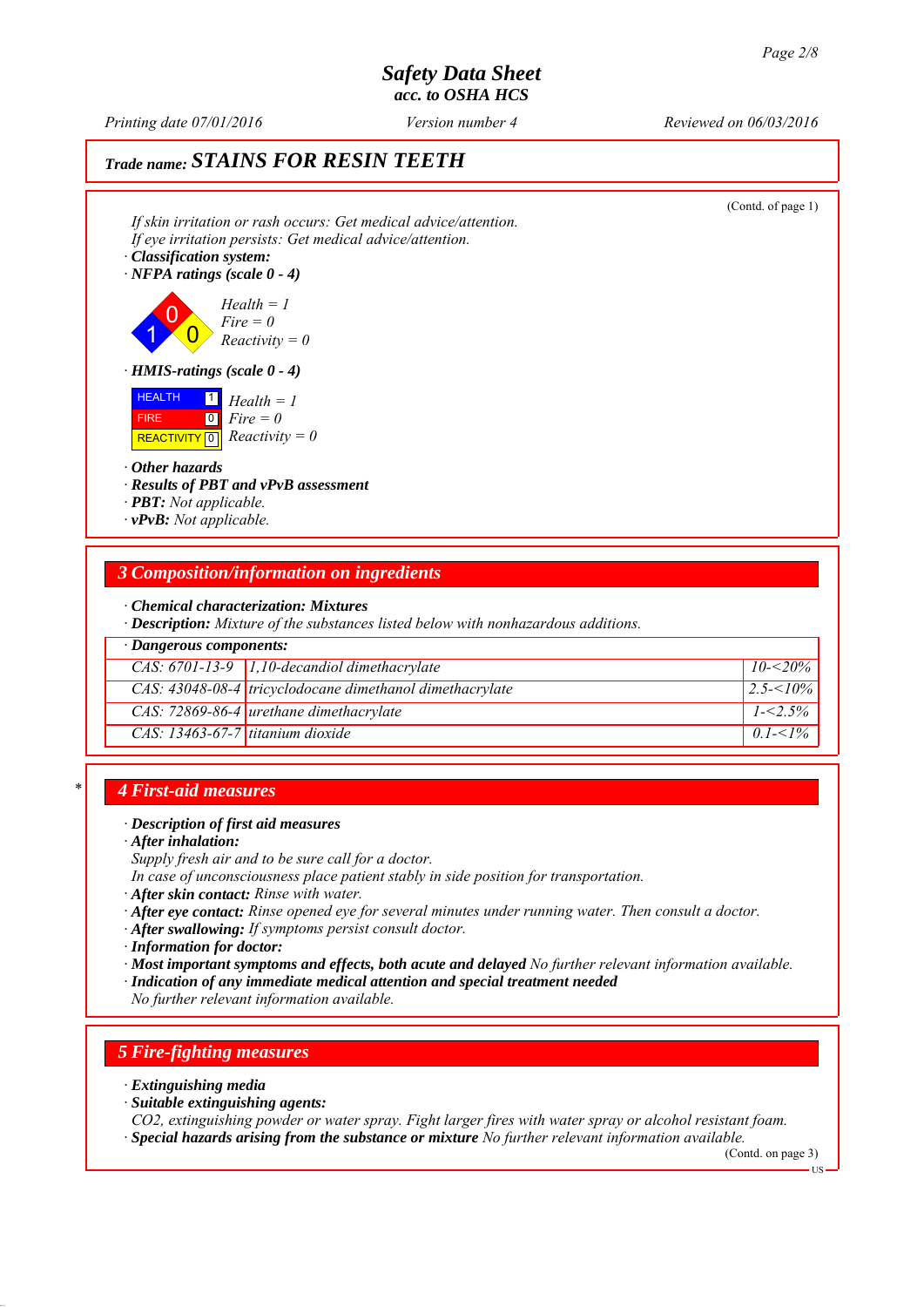*Printing date 07/01/2016 Reviewed on 06/03/2016 Version number 4*

# *Trade name: STAINS FOR RESIN TEETH*

(Contd. of page 2)

*∙ Advice for firefighters*

*∙ Protective equipment: No special measures required.*

## *6 Accidental release measures*

- *∙ Personal precautions, protective equipment and emergency procedures Not required.*
- *∙ Environmental precautions: Do not allow to enter sewers/ surface or ground water.*
- *∙ Methods and material for containment and cleaning up: Pick up mechanically.*
- *∙ Reference to other sections*
- *See Section 7 for information on safe handling.*
- *See Section 8 for information on personal protection equipment.*
- *See Section 13 for disposal information.*

# *7 Handling and storage*

#### *∙ Handling:*

- *∙ Precautions for safe handling For use in dentistry only.*
- *Only adequately trained personnel should handle this product.*
- *∙ Information about protection against explosions and fires: No special measures required.*
- *∙ Conditions for safe storage, including any incompatibilities*
- *∙ Storage:*
- *∙ Requirements to be met by storerooms and receptacles: Store only in the original receptacle.*
- *∙ Information about storage in one common storage facility: Not required.*
- *∙ Further information about storage conditions: Protect from exposure to the light. Protect from heat and direct sunlight.*
- *Keep receptacle tightly sealed.*
- *∙ Specific end use(s) No further relevant information available.*

### *8 Exposure controls/personal protection*

- *∙ Additional information about design of technical systems: No further data; see item 7.*
- *∙ Control parameters*
- *∙ Components with limit values that require monitoring at the workplace:*

*The product does not contain any relevant quantities of materials with critical values that have to be monitored at the workplace.*

- *∙ Additional information: The lists that were valid during the creation were used as basis.*
- *∙ Exposure controls*
- *∙ Personal protective equipment:*
- *∙ General protective and hygienic measures: Usual hygienic measures for dental practice and dental laboratories. Wash hands before breaks and at the end of work. Keep away from foodstuffs, beverages and feed. Avoid contact with the eyes and skin.*
- *∙ Breathing equipment: Not required.*
- *∙ Protection of hands:*



*Protective gloves*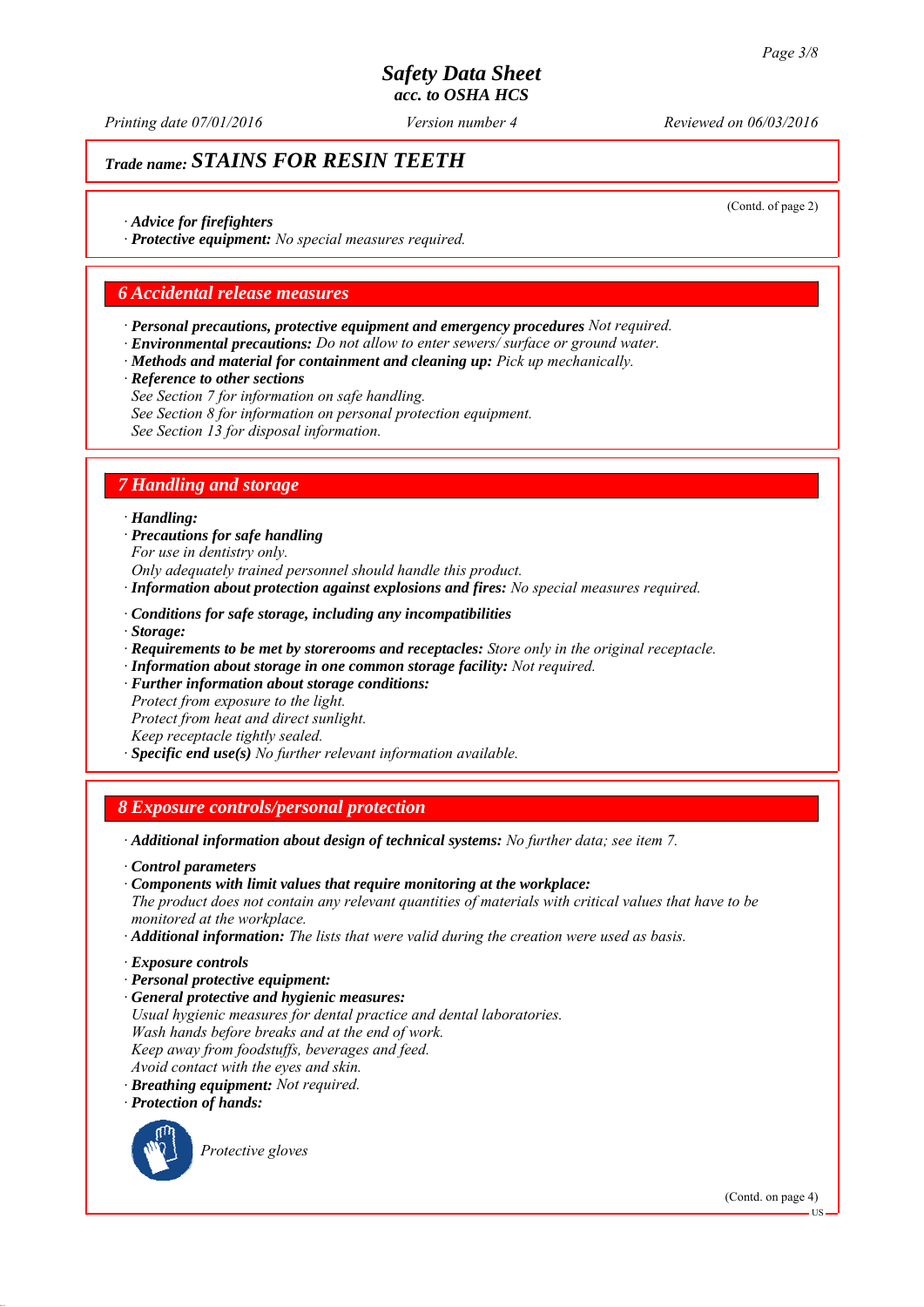*Printing date 07/01/2016 Reviewed on 06/03/2016 Version number 4*

# *Trade name: STAINS FOR RESIN TEETH*

(Contd. of page 3)

*After use of gloves apply skin-cleaning agents and skin cosmetics. ∙ Material of gloves*

*The selection of the suitable gloves does not only depend on the material, but also on further marks of quality and varies from manufacturer to manufacturer. As the product is a preparation of several substances, the resistance of the glove material can not be calculated in advance and has therefore to be checked prior to the application.*

*∙ Penetration time of glove material*

*The exact break through time has to be found out by the manufacturer of the protective gloves and has to be observed.*

*∙ Eye protection: Safety glasses*

| · Information on basic physical and chemical properties<br><b>General Information</b><br>$\cdot$ Appearance:<br>Form:<br>Pasty<br>Color:<br>According to product specification<br>Characteristic<br>$\cdot$ Odor:<br>· Odor threshold:<br>Not determined.<br>Not determined.<br>$\cdot$ pH-value:<br>Change in condition<br><b>Melting point/Melting range:</b><br>Undetermined.<br><b>Boiling point/Boiling range:</b><br><b>Undetermined</b><br>· Flash point:<br>Not applicable.<br>· Flammability (solid, gaseous):<br>Not applicable.<br>Product is not selfigniting.<br>· Auto igniting:<br>Product does not present an explosion hazard.<br>Danger of explosion:<br>$\cdot$ Explosion limits:<br>Not determined.<br>Lower:<br>Not determined.<br>Upper:<br>Not determined.<br>· Vapor pressure: |  |
|--------------------------------------------------------------------------------------------------------------------------------------------------------------------------------------------------------------------------------------------------------------------------------------------------------------------------------------------------------------------------------------------------------------------------------------------------------------------------------------------------------------------------------------------------------------------------------------------------------------------------------------------------------------------------------------------------------------------------------------------------------------------------------------------------------|--|
|                                                                                                                                                                                                                                                                                                                                                                                                                                                                                                                                                                                                                                                                                                                                                                                                        |  |
|                                                                                                                                                                                                                                                                                                                                                                                                                                                                                                                                                                                                                                                                                                                                                                                                        |  |
|                                                                                                                                                                                                                                                                                                                                                                                                                                                                                                                                                                                                                                                                                                                                                                                                        |  |
|                                                                                                                                                                                                                                                                                                                                                                                                                                                                                                                                                                                                                                                                                                                                                                                                        |  |
|                                                                                                                                                                                                                                                                                                                                                                                                                                                                                                                                                                                                                                                                                                                                                                                                        |  |
|                                                                                                                                                                                                                                                                                                                                                                                                                                                                                                                                                                                                                                                                                                                                                                                                        |  |
|                                                                                                                                                                                                                                                                                                                                                                                                                                                                                                                                                                                                                                                                                                                                                                                                        |  |
|                                                                                                                                                                                                                                                                                                                                                                                                                                                                                                                                                                                                                                                                                                                                                                                                        |  |
|                                                                                                                                                                                                                                                                                                                                                                                                                                                                                                                                                                                                                                                                                                                                                                                                        |  |
|                                                                                                                                                                                                                                                                                                                                                                                                                                                                                                                                                                                                                                                                                                                                                                                                        |  |
|                                                                                                                                                                                                                                                                                                                                                                                                                                                                                                                                                                                                                                                                                                                                                                                                        |  |
|                                                                                                                                                                                                                                                                                                                                                                                                                                                                                                                                                                                                                                                                                                                                                                                                        |  |
|                                                                                                                                                                                                                                                                                                                                                                                                                                                                                                                                                                                                                                                                                                                                                                                                        |  |
|                                                                                                                                                                                                                                                                                                                                                                                                                                                                                                                                                                                                                                                                                                                                                                                                        |  |
|                                                                                                                                                                                                                                                                                                                                                                                                                                                                                                                                                                                                                                                                                                                                                                                                        |  |
|                                                                                                                                                                                                                                                                                                                                                                                                                                                                                                                                                                                                                                                                                                                                                                                                        |  |
|                                                                                                                                                                                                                                                                                                                                                                                                                                                                                                                                                                                                                                                                                                                                                                                                        |  |
|                                                                                                                                                                                                                                                                                                                                                                                                                                                                                                                                                                                                                                                                                                                                                                                                        |  |
| Not determined.<br>$\cdot$ Density:                                                                                                                                                                                                                                                                                                                                                                                                                                                                                                                                                                                                                                                                                                                                                                    |  |
| $\cdot$ Relative density<br>Not determined.                                                                                                                                                                                                                                                                                                                                                                                                                                                                                                                                                                                                                                                                                                                                                            |  |
| · Vapor density<br>Not determined.                                                                                                                                                                                                                                                                                                                                                                                                                                                                                                                                                                                                                                                                                                                                                                     |  |
| $\cdot$ Evaporation rate<br>Not determined.                                                                                                                                                                                                                                                                                                                                                                                                                                                                                                                                                                                                                                                                                                                                                            |  |
| · Solubility in / Miscibility with                                                                                                                                                                                                                                                                                                                                                                                                                                                                                                                                                                                                                                                                                                                                                                     |  |
| Water:<br>Nearly insoluble.                                                                                                                                                                                                                                                                                                                                                                                                                                                                                                                                                                                                                                                                                                                                                                            |  |
| · Partition coefficient (n-octanol/water): Not determined.                                                                                                                                                                                                                                                                                                                                                                                                                                                                                                                                                                                                                                                                                                                                             |  |
| · Viscosity:                                                                                                                                                                                                                                                                                                                                                                                                                                                                                                                                                                                                                                                                                                                                                                                           |  |
| Dynamic:<br>Not determined.                                                                                                                                                                                                                                                                                                                                                                                                                                                                                                                                                                                                                                                                                                                                                                            |  |
| Kinematic:<br>Not determined.                                                                                                                                                                                                                                                                                                                                                                                                                                                                                                                                                                                                                                                                                                                                                                          |  |
| $\cdot$ Other information<br>No further relevant information available.                                                                                                                                                                                                                                                                                                                                                                                                                                                                                                                                                                                                                                                                                                                                |  |

## *10 Stability and reactivity*

*∙ Reactivity No further relevant information available.*

(Contd. on page 5)

US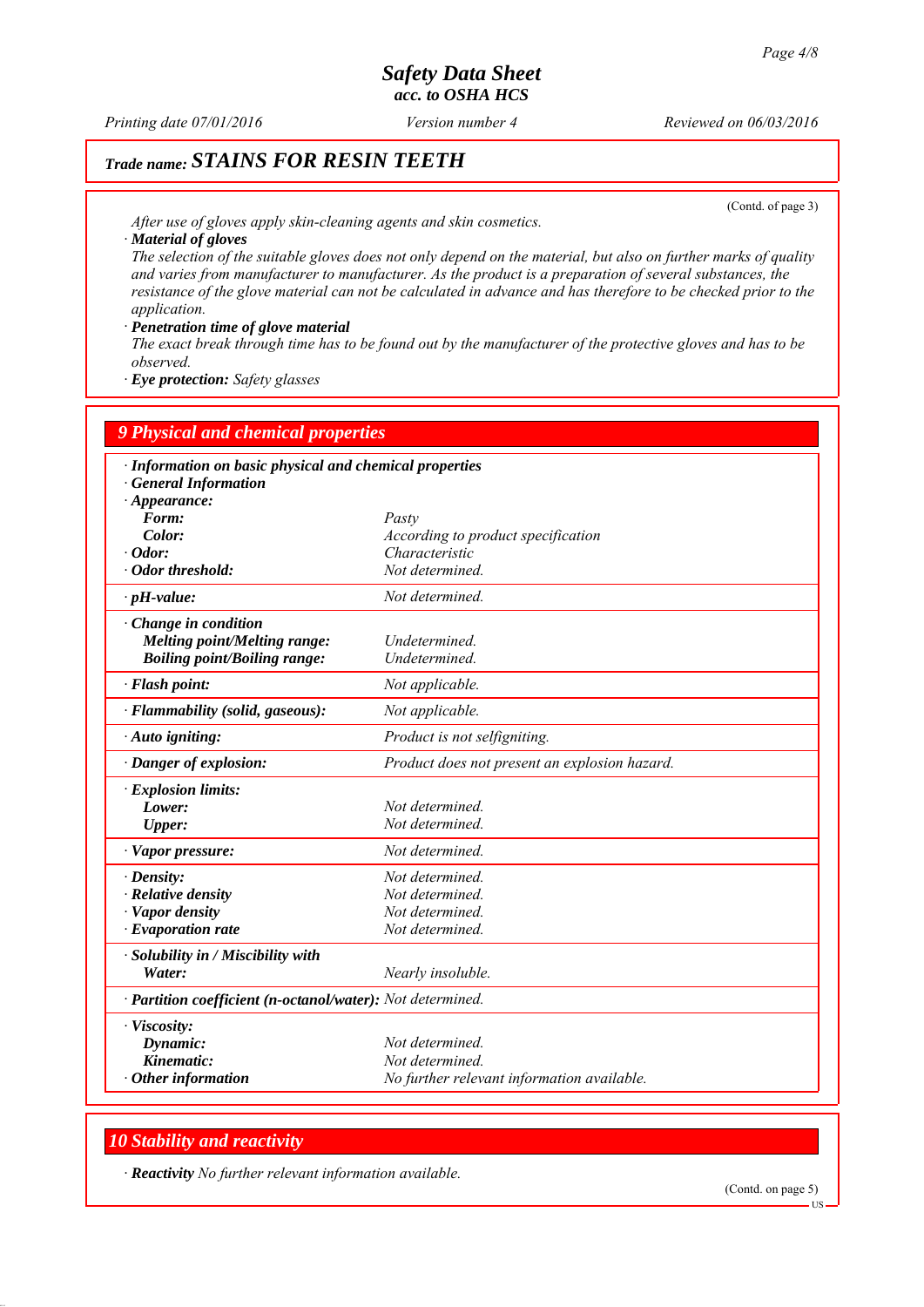*Printing date 07/01/2016 Reviewed on 06/03/2016 Version number 4*

# *Trade name: STAINS FOR RESIN TEETH*

(Contd. of page 4)

*∙ Chemical stability*

*Stable under normal handling and storage conditions.*

*Photoreactive (Danger of polymerization).*

*∙ Thermal decomposition / conditions to be avoided: No decomposition if used according to specifications.*

*∙ Possibility of hazardous reactions No dangerous reactions known.*

*∙ Conditions to avoid*

*Protect from exposure to the light.*

*Keep away from heat and direct sunlight.*

*∙ Incompatible materials: No further relevant information available.*

*∙ Hazardous decomposition products: None under normal conditions of storage and use.*

## *\* 11 Toxicological information*

*∙ Information on toxicological effects*

*∙ Acute toxicity:*

*∙ on the skin: No irritant effect.*

*∙ on the eye: Irritating effect.*

- *∙ Sensitization: Sensitization possible through skin contact.*
- *∙ Additional toxicological information: No further relevant information available.*

*∙ Carcinogenic categories*

#### *∙ IARC (International Agency for Research on Cancer)*

*CAS: 13463-67-7 titanium dioxide*

*∙ NTP (National Toxicology Program)*

*None of the ingredients is listed.*

*∙ OSHA-Ca (Occupational Safety & Health Administration)*

*None of the ingredients is listed.*

## *12 Ecological information*

- *∙ Toxicity*
- *∙ Aquatic toxicity: No further relevant information available.*
- *∙ Persistence and degradability No further relevant information available.*
- *∙ Behavior in environmental systems:*
- *∙ Bioaccumulative potential No further relevant information available.*
- *∙ Mobility in soil No further relevant information available.*
- *∙ Additional ecological information:*

*∙ General notes:*

*Water hazard class 3 (Self-assessment): extremely hazardous for water*

*Do not allow product to reach ground water, water course or sewage system, even in small quantities.*

*∙ Results of PBT and vPvB assessment*

*∙ PBT: Not applicable.*

*∙ vPvB: Not applicable.*

*∙ Other adverse effects No further relevant information available.*

## *13 Disposal considerations*

*∙ Waste treatment methods*

*∙ Recommendation:*

*Take to an approved landfill or a waste incineration plant, under conditions approved by the local authority.*

(Contd. on page 6)

US

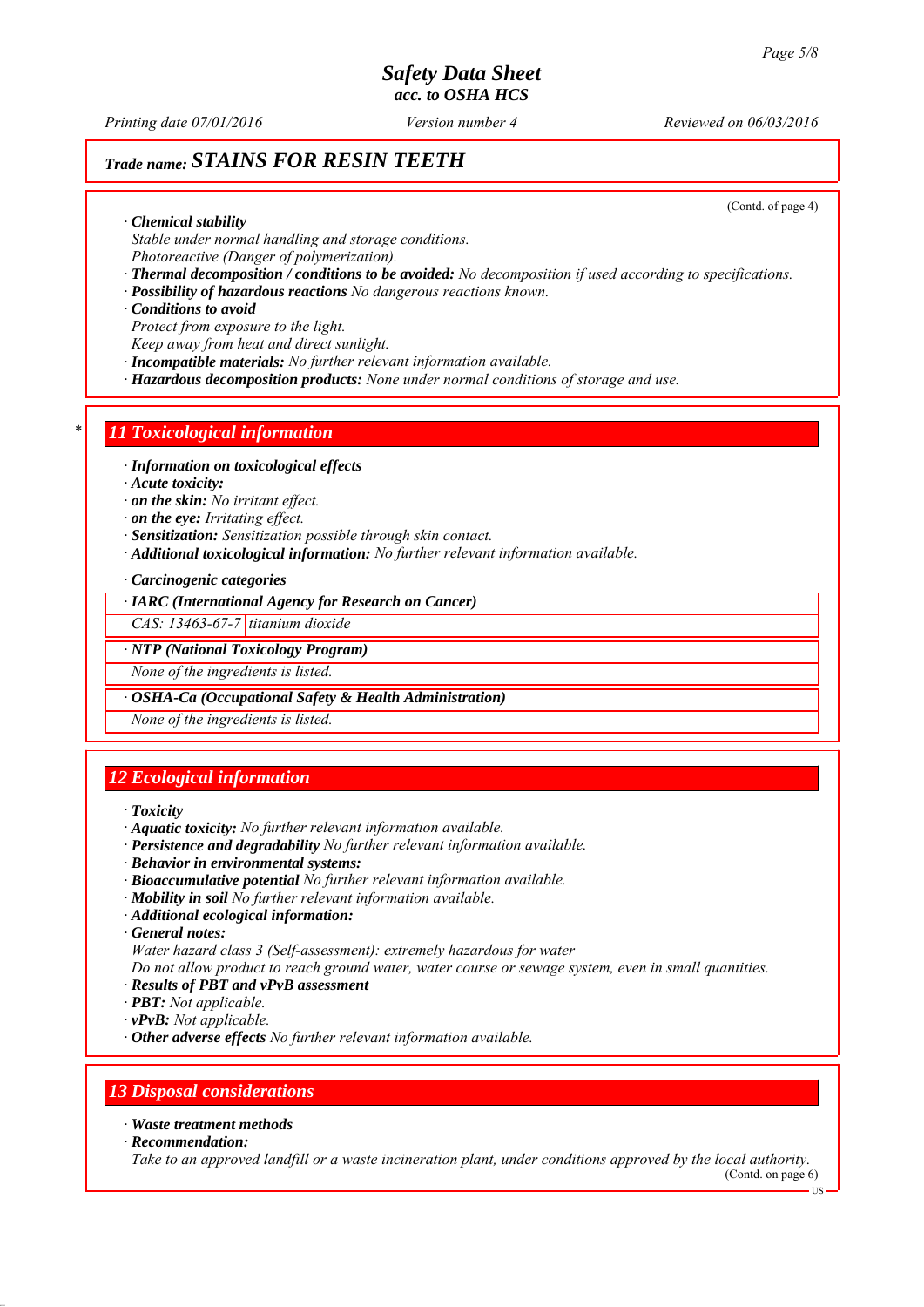*Printing date 07/01/2016 Reviewed on 06/03/2016 Version number 4*

# *Trade name: STAINS FOR RESIN TEETH*

(Contd. of page 5)

*∙ Uncleaned packagings:*

*∙ Recommendation: Disposal must be made according to official regulations.*

| <b>14 Transport information</b>                                                           |                                                                                      |
|-------------------------------------------------------------------------------------------|--------------------------------------------------------------------------------------|
| $\cdot$ UN-Number<br>· DOT, ADR, RID, ADN, ADN, IMDG, IATA Void                           |                                                                                      |
| $\cdot$ UN proper shipping name<br>· DOT, ADR, RID, ADN, ADN, IMDG, IATA Void             |                                                                                      |
| $\cdot$ Transport hazard class(es)                                                        |                                                                                      |
| · DOT, ADR,RID,ADN, ADN, IMDG, IATA<br>$\cdot Class$                                      | Void                                                                                 |
| · Packing group<br>· DOT, ADR, RID, ADN, IMDG, IATA                                       | Void                                                                                 |
| · Environmental hazards:<br>$\cdot$ Marine pollutant:                                     | No                                                                                   |
| $\cdot$ Special precautions for user                                                      | Not applicable.                                                                      |
| $\cdot$ Transport in bulk according to Annex II of<br><b>MARPOL73/78 and the IBC Code</b> | Not applicable.                                                                      |
| · Transport/Additional information:                                                       | Product is not classified as a dangerous good for transport<br>$(ADR, IMDG, IATA)$ . |
| · UN "Model Regulation":                                                                  | Void                                                                                 |

# *15 Regulatory information*

*∙ Safety, health and environmental regulations/legislation specific for the substance or mixture*

*∙ Sara*

*∙ Section 355 (extremely hazardous substances):*

*None of the ingredients is listed.*

*∙ Section 313 (Specific toxic chemical listings):*

*None of the ingredients is listed.*

*∙ TSCA (Toxic Substances Control Act):*

*All ingredients are listed.*

*∙ Proposition 65*

*∙ Chemicals known to cause cancer:*

*CAS: 13463-67-7 titanium dioxide*

*∙ Chemicals known to cause reproductive toxicity for females:*

*None of the ingredients is listed.*

*∙ Chemicals known to cause reproductive toxicity for males:*

*None of the ingredients is listed.*

*∙ Chemicals known to cause developmental toxicity:*

*None of the ingredients is listed.*

(Contd. on page 7)

US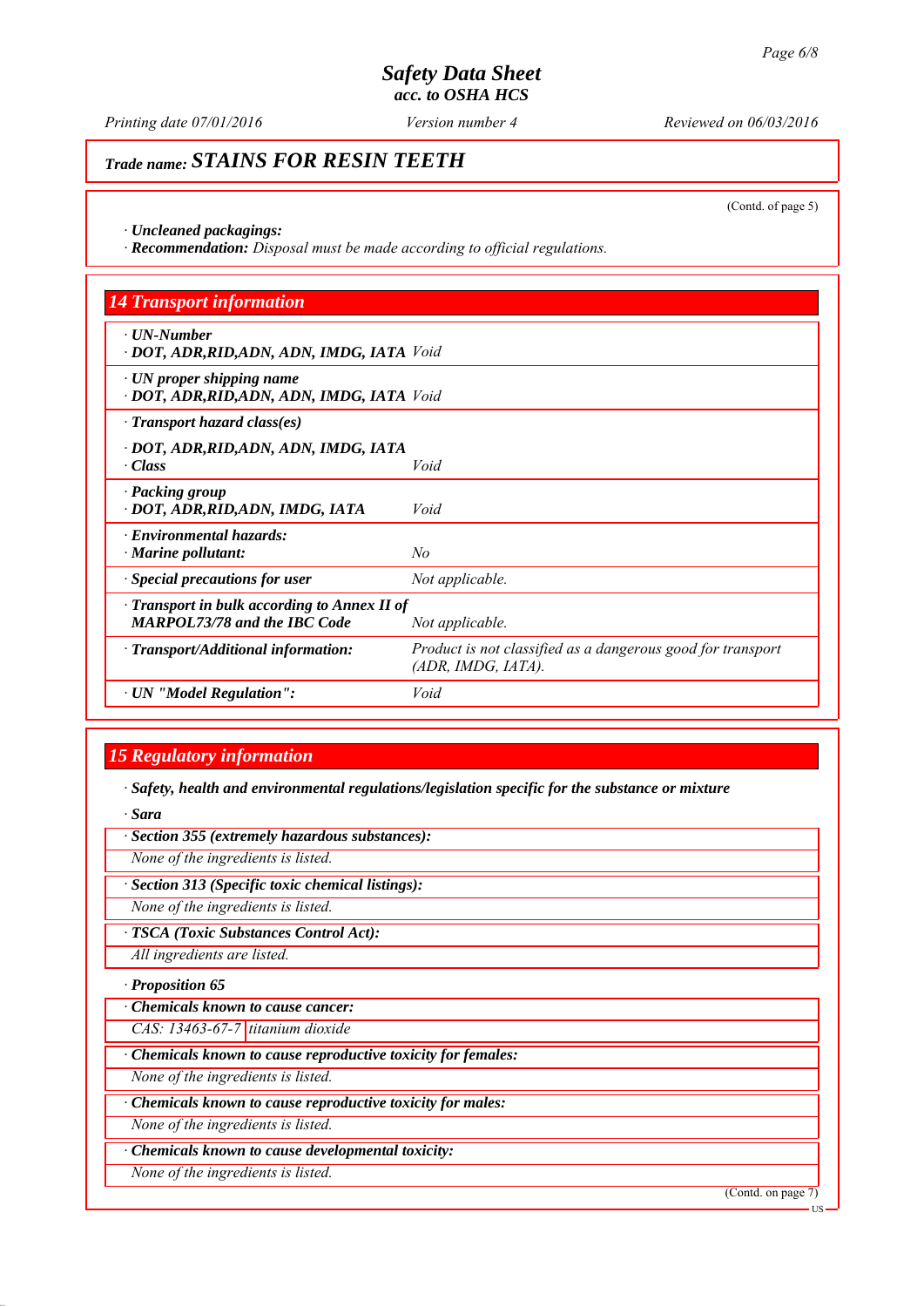*Printing date 07/01/2016 Reviewed on 06/03/2016 Version number 4*

# *Trade name: STAINS FOR RESIN TEETH*

(Contd. of page 6)

#### *∙ Carcinogenic categories*

*∙ EPA (Environmental Protection Agency)*

*None of the ingredients is listed.*

#### *∙ TLV (Threshold Limit Value established by ACGIH)*

*CAS: 13463-67-7 titanium dioxide A4*

### *∙ NIOSH-Ca (National Institute for Occupational Safety and Health)*

*CAS: 13463-67-7 titanium dioxide*

#### *∙ GHS label elements*

*The product is classified and labeled according to the Globally Harmonized System (GHS). ∙ Hazard pictograms*



#### *∙ Signal word Warning*

*∙ Hazard-determining components of labeling: 1,10-decandiol dimethacrylate urethane dimethacrylate*

*∙ Hazard statements Causes serious eye irritation. May cause an allergic skin reaction. Suspected of causing cancer.*

#### *∙ Precautionary statements Wear protective gloves/protective clothing/eye protection/face protection. Wash contaminated clothing before reuse. If skin irritation or rash occurs: Get medical advice/attention. If eye irritation persists: Get medical advice/attention.*

*∙ National regulations:*

#### *∙ Other regulations, limitations and prohibitive regulations*

*The product is a medical device according to the Directive 93/42/EEC. This product is classified as a medical device under US and Canadian regulations and has been reviewed by the US Food and Drug Administration and Health Canada.*

*∙ Chemical safety assessment: A Chemical Safety Assessment has not been carried out.*

#### *\* 16 Other information*

*This information is based on our present knowledge. However, this shall not constitute a guarantee for any specific product features and shall not establish a legally valid contractual relationship.*

*∙ Date of preparation / last revision 07/01/2016 / 3 ∙ Abbreviations and acronyms: ADR: Accord européen sur le transport des marchandises dangereuses par Route (European Agreement concerning the International Carriage of Dangerous Goods by Road) IMDG: International Maritime Code for Dangerous Goods DOT: US Department of Transportation IATA: International Air Transport Association ACGIH: American Conference of Governmental Industrial Hygienists EINECS: European Inventory of Existing Commercial Chemical Substances ELINCS: European List of Notified Chemical Substances CAS: Chemical Abstracts Service (division of the American Chemical Society) NFPA: National Fire Protection Association (USA) HMIS: Hazardous Materials Identification System (USA) PBT: Persistent, Bioaccumulative and Toxic*

(Contd. on page 8)

 $\overline{H}$